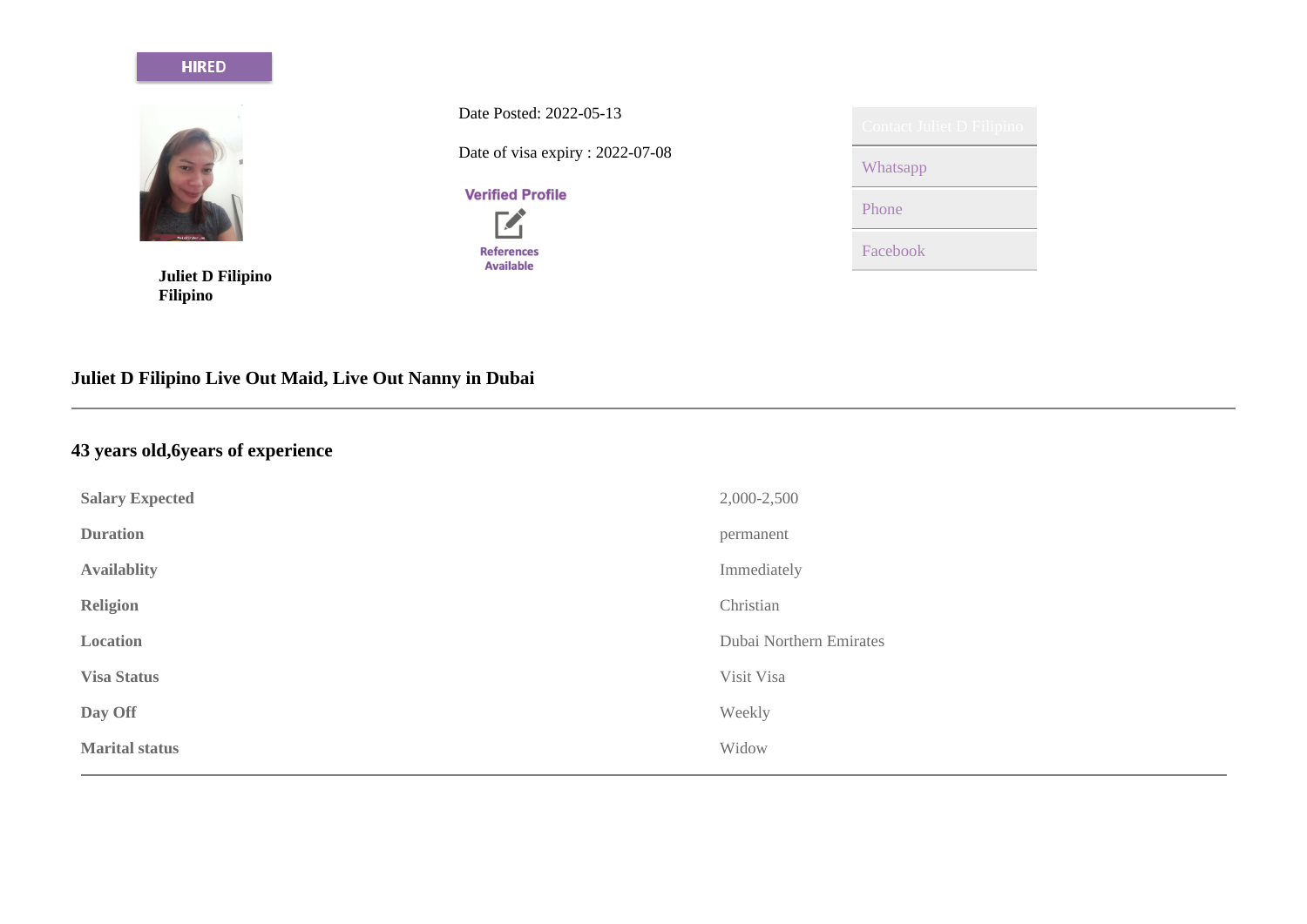### **About Me**

Juliet is hardworking and flexible. She can work under pressure. She can work with less supervision. She can assist in the kitchen. She can cook basic foods. She is living in Satwa Dubai. She is fully vaccinated and prefer Sunday offday.

#### **Key Skills**

| Live Out Maid |                                                            |  |  |
|---------------|------------------------------------------------------------|--|--|
|               | Assist In Kitchen     Nanny-child Care     Pet Care - Maid |  |  |

### **Languages**

**English**  Fair **Tagalog**  Excellent

#### **Employment History**

#### **Employer 1**

Date Started Date Ended Location Dubai Employer Profile Housemaid/Pet Care Reason for leaving Finished contract

Job Description

Rusian-Indian family for 6 years.